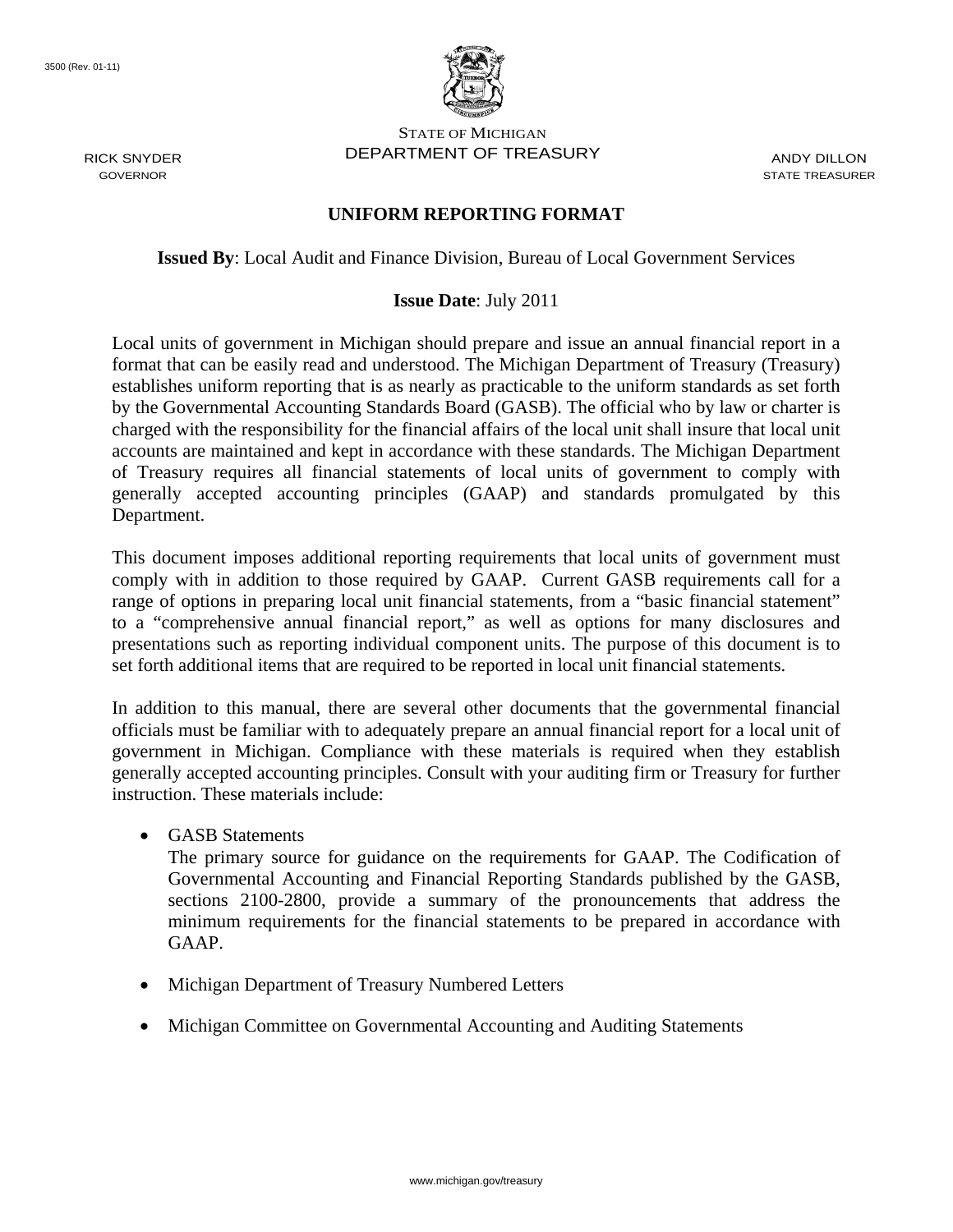## Uniform Reporting Format Page 2

Other reference materials that do not have the level of GAAP, but are helpful in preparing GAAP-based statements are (compliance with Treasury materials is mandatory unless stated otherwise in the publication):

- Uniform Chart of Accounts
- Uniform Accounting Procedures Manual
- Uniform Budget Manual
- Government Finance Officers Association, *Governmental Accounting, Auditing, and Financial Reporting* (Blue Book)
- Governmental GAAP Guides published by private publishing companies
- Other Treasury Publications

The entity being reported on must include all funds, commissions, and authorities of the local governmental unit (regardless of extraneous facts such as the U.S. Census Bureau treating an entity as an autonomous agency).

#### Additional requirements by the State of Michigan

- All governmental fund(s) statement of revenues, expenditures and changes in fund balance are to present revenues and expenditures in the format prescribed by and in accordance with the Uniform Chart of Accounts.
- Discretely Presented Component Units Separate columns are required in the Statements of Net Assets and Statement of Activities for all (including non-major) discretely presented component units following the Fiduciary fund financial statements or in the presentation of condensed financial statements in the notes to the financial statements.

#### Financial Statement Footnote Disclosures

• Property tax levies - MCGAA Statement No. 9, item #9, requires disclosure of "Tax calendar, including lien date, levy date, due date, collection dates and other relevant information such as taxable value and the millage rates levied". An example is as follows:

The local governmental unit property tax is levied on each December 1 on the taxable valuation of property (as defined by State statute) located in the local governmental unit as of the preceding December 31.

Although the local governmental unit's 20X1 ad valorem tax is levied and collectible on December 1, 20X1, it is the local governmental unit's policy to recognize revenue from the current tax levy in the subsequent year OR the current year when the proceeds of this levy are budgeted and made "available" for the financing of operations. "Available" means collected within the current period or expected to be collected soon enough thereafter to be used to pay liabilities of the current period (60 days).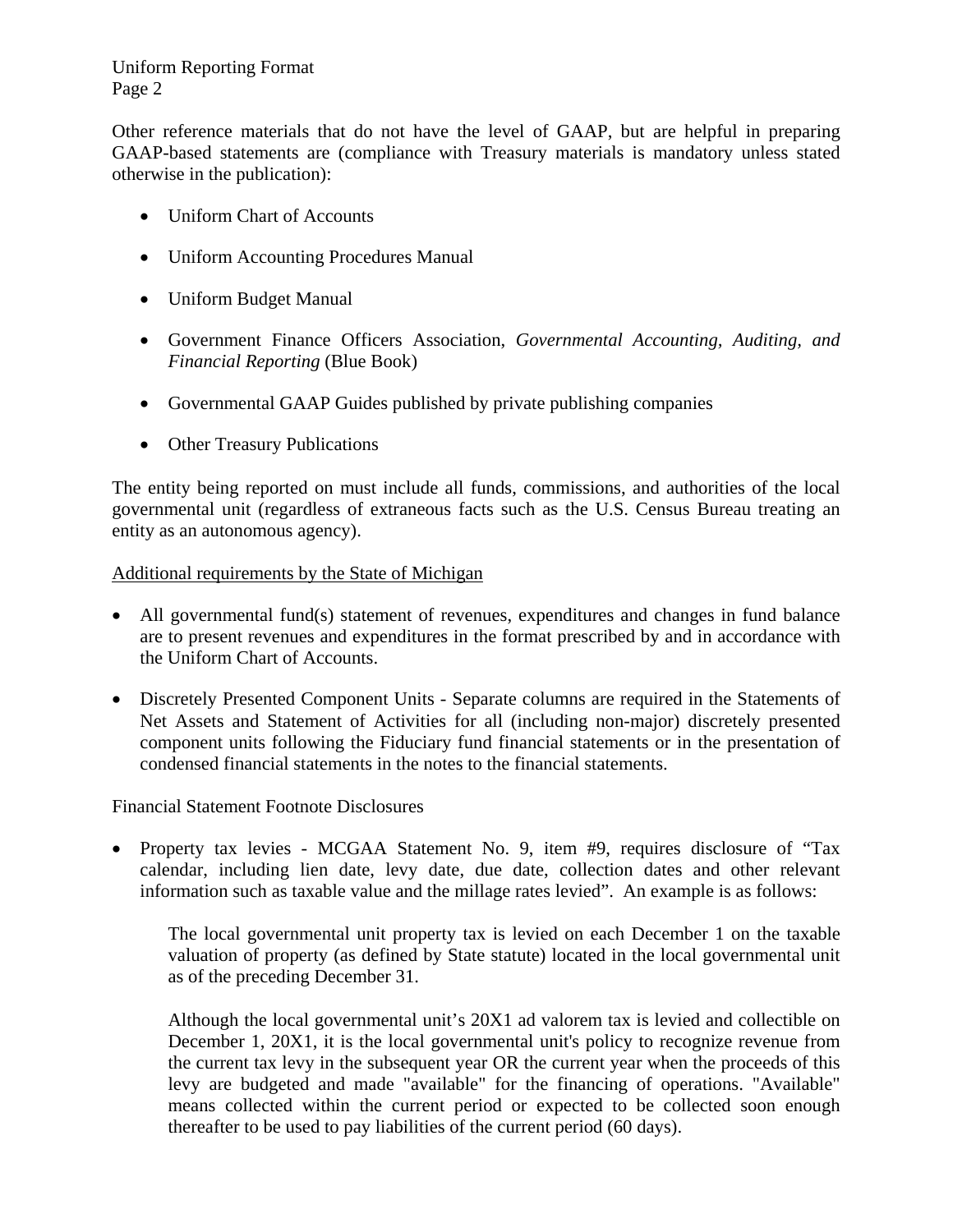The 20X1 taxable valuation of the local governmental unit totaled \$XX.X million, on which Ad valorem taxes levied consisted of X.XXXX mills for the local governmental operating purposes, X.XXXX mills for ambulance services, X.XXXX mills for debt service, raising \$XX.X million for operating, \$X.X million for ambulance services, and \$X.X million for debt service. These amounts are recognized in the respective General fund, Special Revenue fund and Debt Service fund financial statements as taxes receivable-- current or as tax revenue.

- Construction Code Activities Treasury numbered letter 2000-6, item #3, requires construction code revenue to be compared to related expenditures. This may be done in one of the following forms:
	- o Separate fund
	- o Schedule as supplementary information
	- o Footnotes to the financial statements
- Long-Term Debt Principal and interest requirements to maturity must be presented separately for each of the five subsequent fiscal years and in five-year increments thereafter for Governmental Activities, Business-Type Activities, and Discretely Presented Component Units including totals for each column representing total principal and interest. (Also see long-term debt for supplementary information below). Displaying this information for each debt issuance is optional.
- Fund Deficits Deficits should be disclosed in the notes to the financial statements. The independent auditor should report the following noncompliance matters:
	- o Deficits in each individual fund (not fund type) are to be considered when applying this section. Materiality should not be a determining factor in deciding which fund deficits are to be disclosed.
	- o For reporting fund deficits, the term "fund deficit" is defined as below:
		- for governmental fund types—unrestricted (committed, assigned, unassigned) portion of fund balance.
		- **for proprietary fund types--unrestricted net assets.**
	- o If a fund deficit or surplus arises because of a change in generally accepted accounting principles, an appropriate note disclosure should be made.

Supplementary Information (SI)

- Combining balance sheet and statement of revenues, expenditures and changes in fund balance for all non-major governmental funds.
- Combining statement of net assets, statement of revenues, expenses and changes in net assets and statement of cash flows for all non-major proprietary funds.